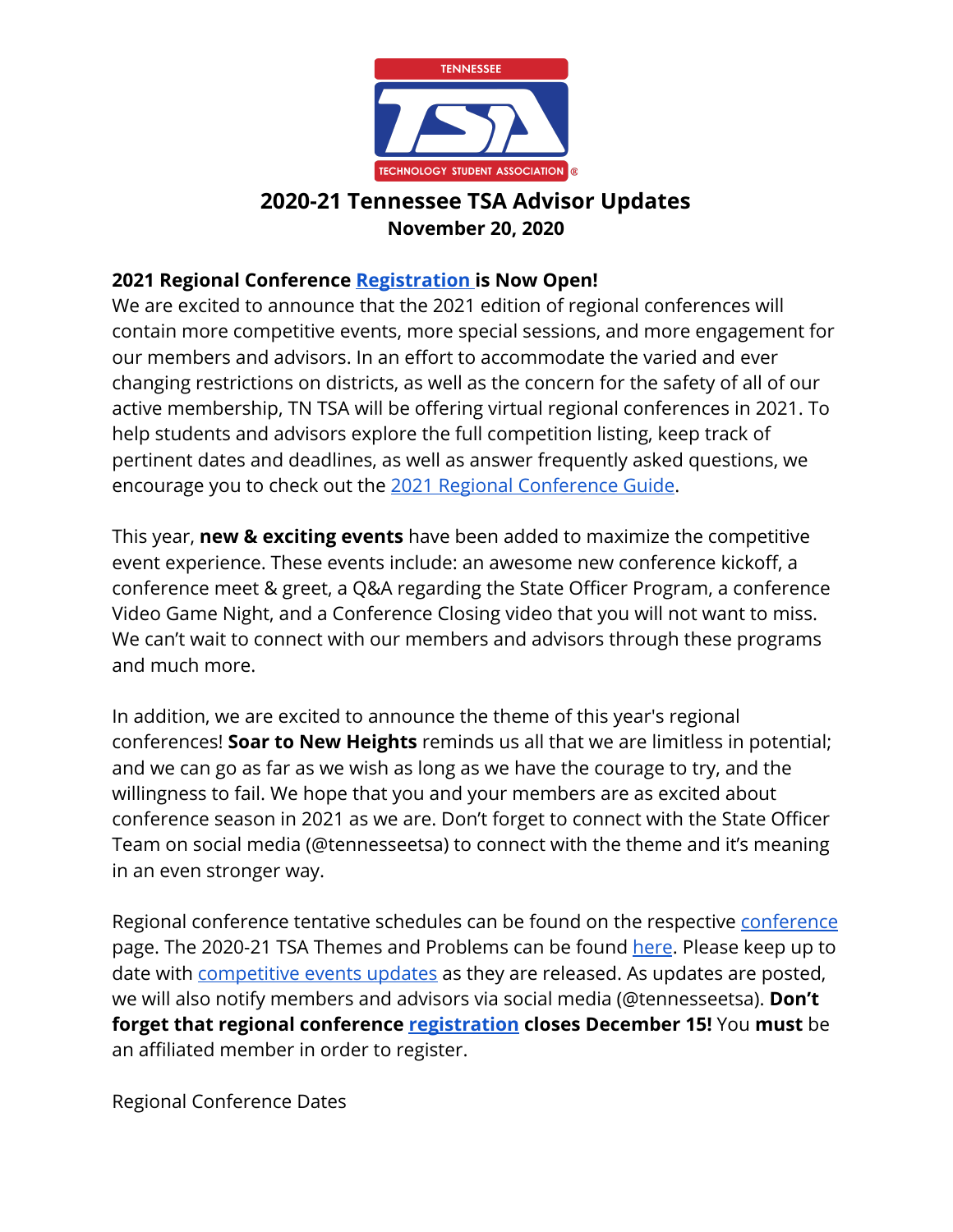

- [West TN](http://www.tntsa.org/west-tennessee-regional-conference.html) January 21-23
- [Middle TN](http://www.tntsa.org/middle-tennessee-regional-conference.html) January 28-30
- **[East TN](http://www.tntsa.org/middle-tennessee-regional-conference.html)** February 11-13

Any questions regarding Regional Conferences should be directed to your respective regional coordinator.

- [West TN](http://www.tntsa.org/west-tennessee-regional-conference.html) Regional Coordinator - [Taylyn Hill](mailto:Taylyn.Hill@tntsa.org)
- [Middle TN](http://www.tntsa.org/middle-tennessee-regional-conference.html) Regional Coordinator - [Noah Kelley](mailto:Noah.Kelley@tntsa.org)
- **[East TN](http://www.tntsa.org/middle-tennessee-regional-conference.html) Regional Coordinator Elizabeth Bulay**

#### **Make an Impact with Your Holiday Shopping**

When you shop through **Amazon Smile**, Amazon Smile will donate to TN Technology Student Association, at no cost to you. This year's funds will be used for the purchase of future conference expenses, creating new resources for students and advisors, and the development of additional TSA branded materials. We greatly appreciate your support, and encourage you to share this opportunity with family and friends!

#### **Upcoming Chapter Affiliation Deadline**

2020-21 TSA affiliation is available via the [national TSA website](https://tsaweb.org/membership/affiliation-and-dues). Participation in TSA competitions allows TSA members to apply technology and engineering skills in challenging and innovative ways. Working individually or as a team, student members are motivated by the inspiration and enthusiasm gained from being recognized for the successful application of those skills. Tennessee TSA requires all conference attendees to be affiliated members of TSA, so to be able to compete at 2021 Regional Conferences, chapters must affiliate to be able to complete the chapter registration and affiliation process. **National TSA's priority affiliation deadline is November 20, however chapters have until December 15 to ensure they are affiliated.** For detailed instructions on how to affiliate, click [here](http://www.tntsa.org/affiliation.html).

Want help promoting TSA to your students, administrators, or potential partners? Check out this [promotional video](https://vimeo.com/462743649) created by National TSA for your use.

#### **2021-2022 State Officer Candidate Applications**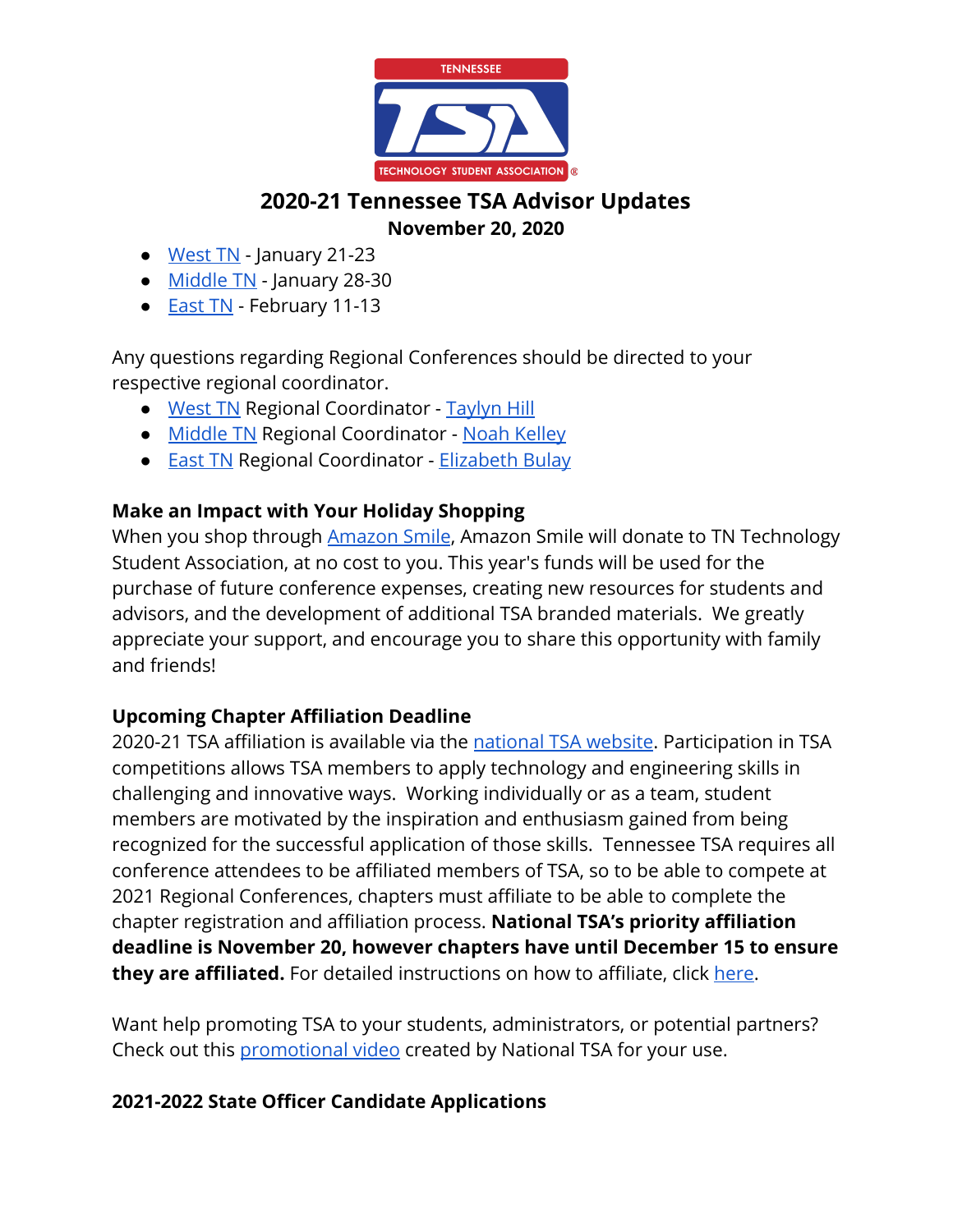

[State Officer Candidate Applications](http://www.tntsa.org/state-officer-application.html) are live on the TN TSA website. The Tennessee TSA State Officer program offers student members the opportunity to build leadership skills, travel, and represent the organization at the local, state and national levels. Applications are due **January 31, 2020**.

Questions regarding serving as a State Officer, the State Officer Candidate program, and Officer Candidate responsibilities at the 2021 State Leadership Conference can be directed toward the State Officer Team via social media (@tennesseetsa) on all platforms. Questions can also be sent to the TN TSA State Officer Coach, [Keith](mailto:keith.stubblebine@tntsa.org) [Stubblebine.](mailto:keith.stubblebine@tntsa.org)

#### **Awards & Scholarships**

Each year, TN TSA provides opportunities for outstanding advisors, students, and chapters to be recognized. We hope that you consider nominating an exceptional candidate(s) for the following categories:

- **[Advisor of the Year](https://tsaweb.org/resources/awards-and-scholarships) -** The Advisor of the Year Award recognizes two advisors that go above and beyond for their chapter, community, and state.
- **[Chapter Excellence Award](https://tsaweb.org/resources/awards-and-scholarships)** The Chapter Excellence Award recognizes two chapters for their success in membership growth, competitive events, and competitive excellence.
- **[Distinguished Student Award](http://www.tntsa.org/distinguished-student-award.html)** The Distinguished Student Award recognizes two students for their service, competitive excellence, and passion for TNTSA.

Award nominations are due **March 1, 2021**.

TN TSA also provides three distinct student scholarships each year. The scholarships offered are:

**● Dr. Bob Hanson Scholarship -** The Dr. Bob Hanson Scholarship is named for one of the founders of Tennessee TSA, Dr. Robert Hanson, Retired Technology Education Professor from the University of Tennessee-Knoxville.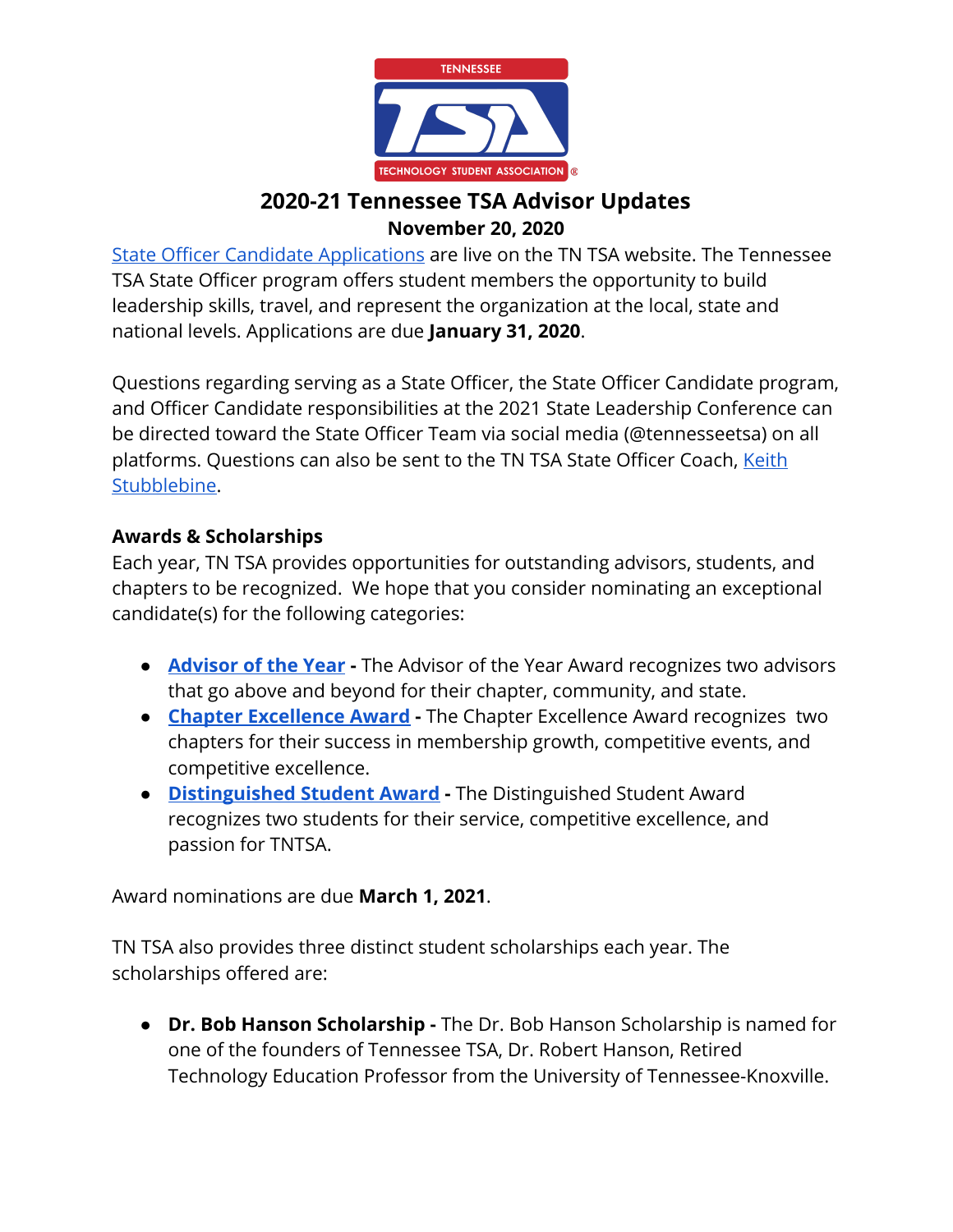

This scholarship is awarded annually to a deserving student who has been accepted to a college or university.

- **Dr. Tom D'Apolito Scholarship -** Dr. Tom D'Apolito Scholarship is named after the TN TSA Technology Engineering Education Program Consultant and longtime National Corporate Member, Dr. Tom D'Apolito. This scholarship is given to a student who is majoring in Science, Technology, Engineering, or Mathematics or to a student who's pursuing higher education.
- **● Dustin Heavilon Engineering Scholarship** Dustin Heavilon Scholarship is named after a former TN TSA member who died in a plane crash in high school. Dustin had a passion for engineering, so this scholarship is given to an individual who plans to pursue a degree in engineering and has been accepted to a college or university.

[Scholarship applications](http://www.tntsa.org/scholarship-application.html) are due **March 1, 2021**. Questions regarding Awards & Scholarships should be directed to [Keith Stubblebine](mailto:Keith.Stubblebine@tntsa.org).

#### **Alumni Involvement**

TN TSA loves our alumni! The association would be nothing if it wasn't for the passion, input and involvement of so many exceptional student members. Although students ultimately graduate and move on to new educational pursuits, we don't want them to cease involvement with their association. Their continued partnership will only strengthen TN TSA. If you know any current TSA alumni that are looking to remain involved with TSA, earn volunteer hours, or simply would like to hear about potential engagement opportunities, we would love for them to reconnect with us here. The [form](http://www.tntsa.org/alumni.html) takes less than a minute to complete! <http://www.tntsa.org/alumni.html>

Any questions about alumni involvement? Contact [Keith Stubblebine](mailto:keith.stubblebine@tntsa.org).

#### **Important Links**

[2020-21 TN TSA Affiliation](http://www.tntsa.org/affiliation.html) [2020-21 TN TSA Calendar](http://www.tntsa.org/calendar.html) [2020-21 TN TSA Competition Information](http://www.tntsa.org/competitive-events.html) [Conference Information](http://www.tntsa.org/conferences.html)